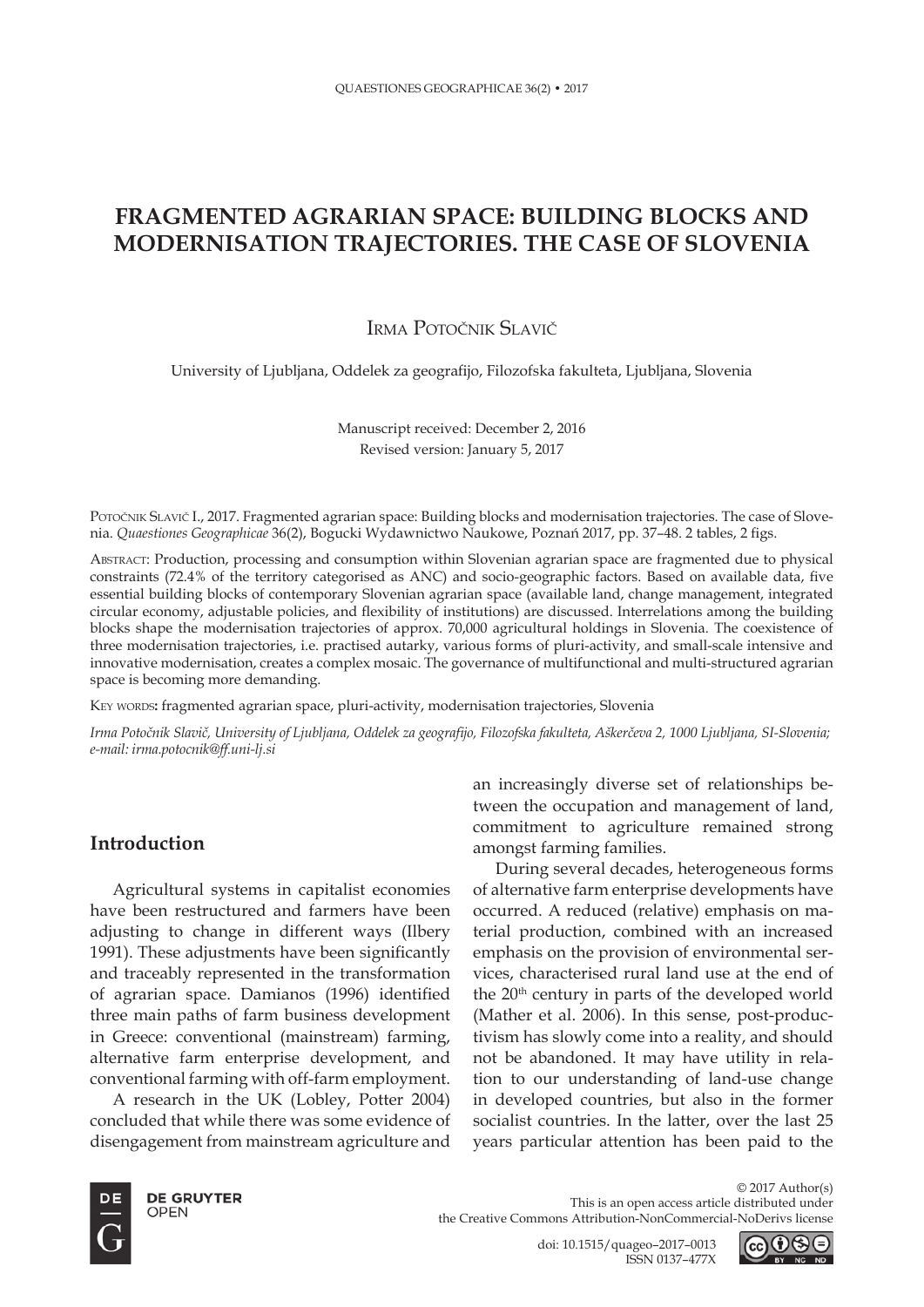implementation of a land reform, the privatisation of collective and state farms, and alternative sources of income available for farmers and inhabitants of rural areas (Unwin 1997).

Farm diversification as a diverse form of onand off-farm employment (Nienaber, Potočnik Slavič 2013) has been one farm adjustment strategy, supported by government policy. It is interesting that nearly three decades ago turning into diversification in the UK was still perceived as a source of pin money only and constrained by a set of resistance factors (Ilbery 1991). The French evidence suggested that *vente directe* (i.e. farms that valorise their produce with direct processing and sales) could help to support small, low-intensity farms in landscapes of a high conservation value (Battershill, Gilg 1998). The level of diversification was reported to be relatively low in the Czech Republic, Hungary and Poland (Chaplin et al. 2004), and there was a doubt that enterprise diversification by farmers was unlikely to generate sufficient new jobs to solve the problem of high rural unemployment. A survey on farmers' attitudes to agricultural production, diversification and policy support in five EU member states (France, Lithuania, Slovakia, Sweden, England) showed that a vast majority of farmers in the enlarged EU retained a productivist mind set, wished to maintain an agricultural focus, and strongly rejected notions of policy liberalisation (Gorton et al. 2008).

This paper focuses on the transformation of agrarian space in Slovenia. In a nation state at the important European crossroads, there are several indices of processes, common to the Western and Eastern European countries that have significantly reshaped the agrarian space. We collated a very descriptive comparative analysis on agrarian space in selected Central European states (Slovenia included; Renard 2005) in the early 1990s with the contemporary Slovenian agrarian space. Herewith, it is the aim of this paper: (1) to identify essential building blocks of the contemporary agrarian space, and (2) to elaborate the coexistence of three modernisation trajectories which have created a fragmented multifunctional and multi-structured agrarian space in Slovenia.

In the following, the issue of fragmented agrarian space will be discussed. After a short presentation of geographical settings and data relevant for this paper, building blocks and modernisation trajectories are discussed. In the conclusion, positive correlations and bottlenecks which either support or hinder the modernisation of agrarian space are indicated, thus providing a relevant framework for Slovenia's future agrarian space development.

#### **Case study area: Slovenia**

A heterogeneous mosaic landscape structure is a significant geographical characteristic of Slovenia due to its location at the crossroads of four European macroregions (the Alps, the Dinaric Mountains, Sub-Pannonian, Sub-Mediterranean). Forests cover more than 60% of its total area and 72.4% of the area is designated as areas of natural constraint (ANC; RDP 2014); agricultural space is small and fragmented. In Slovenia, agriculture contributes a mere 1.2% to the GDP and involves approx. 10% of total population (SORS 2016).

The basic characteristic of Slovene agriculture is the fact that for a long time it has developed in a very different direction from the EU agriculture. This is especially true in the case of the agrarian structure and its development, reflected in agrarian space. While in the countries with developed agriculture, together with the improvement of agricultural technology the processes of the enlargement of farms and the concentration and specialisation of production were going on relatively fast, the private sector of Slovene agriculture until the 1990s was characterised by a permanent decrease and fragmentation of land, by a low working intensity of production and, in some areas, by gradual abandoning of production (Cunder 2002).

In a comparative study of the transformation of agrarian landscapes and the agrarian structure of the world, Renard (2005) also addressed the agrarian structure of Slovenia, partly similar to that of Poland, since both countries mostly avoided mass collectivisation and preserved small private farms after the Second World War. As to the juridical type of agricultural holdings in several Central European states (Eastern Germany, Poland, the Czech Republic, Slovakia, Hungary, Romania, Bulgaria and Slovenia) and its changes between 1989 and 1994, it was noted that the slightest changes in ownership occurred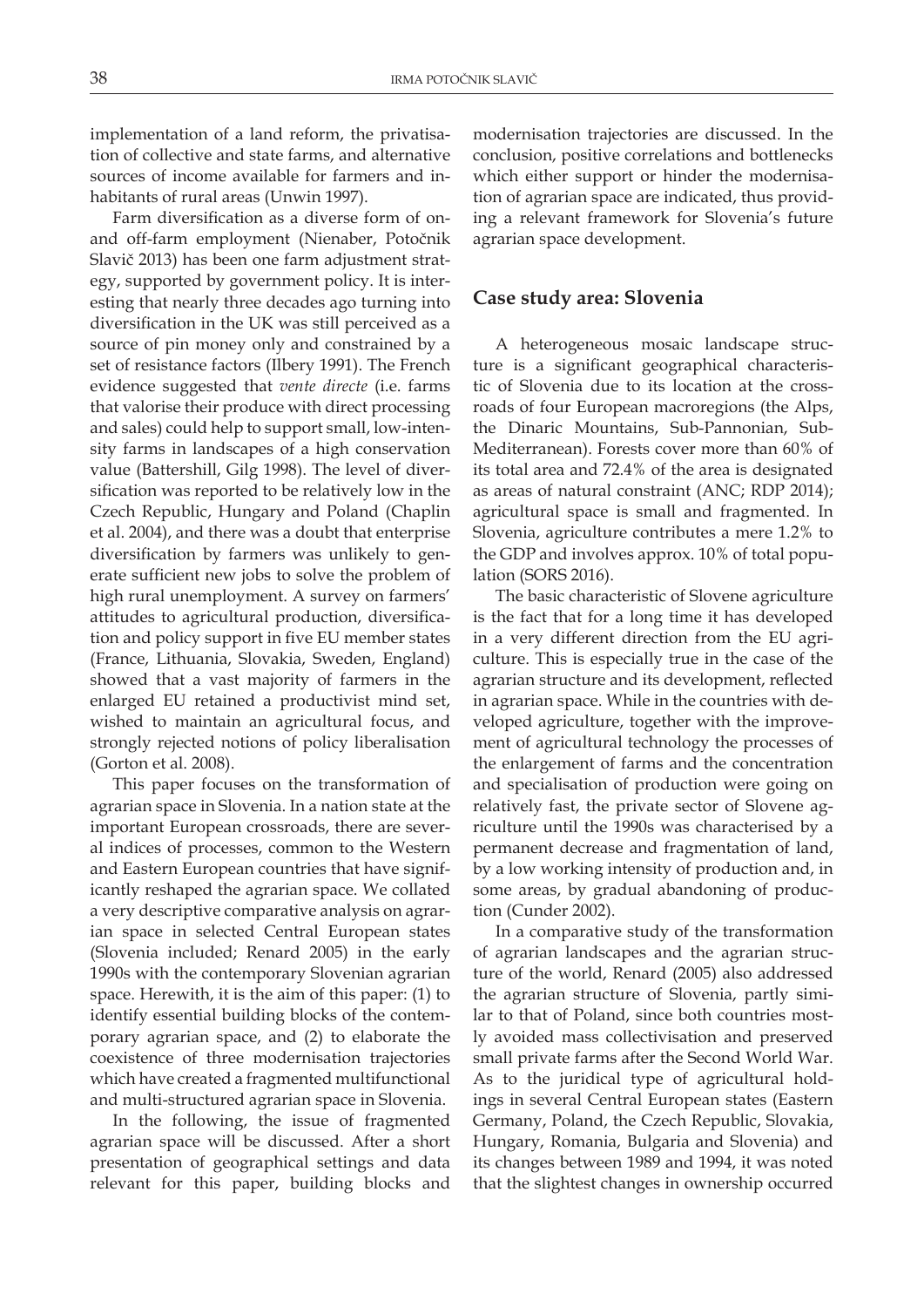in Poland and Slovenia, where a vast majority of agricultural land was cultivated by juridical declared private (family) farms, a small proportion was devoted to public companies, while no new cooperatives and private agricultural companies were mentioned. We have to underline that co-operatives (neo-co-operatives as termed by Renard 2005: 167) existed in Slovenia, but were registered as public companies. Renard (2005: 174, 175) envisaged the trajectory of family farms towards the modernisation of resource use, and three possible options to be as follows: (1) keeping up with the practised autarky, (2) systematic pluri-activity, and (3) a transformation towards small intensive and market-oriented exploitation.

This paper analyses contemporary trends in the building blocks of agrarian space restructuring in Slovenia (i.e. the availability of farmland, change management, circular economy within agriculture, adaptable policy, and institutional flexibility). Their interrelations create a type of modernisation trajectories. In fact, the available data confirm a mosaic, multi-structured model of trajectories that has a significant impact on multifunctional agrarian space in Slovenia. We start with a brief data overview, continue with an analysis of building blocks (positive interrelations and bottlenecks), and the three prevailing modernisation trajectories of contemporary agrarian space in Slovenia. The paper concludes with governance issues of this deeply fragmented agrarian space.

#### **Data framework**

In Slovenia, the term 'farm' does not come with a universally accepted definition. Legislation and official statistics instead use the term 'agricultural holding', which is determined with reference to a baseline of productive resource usage, e.g. the land area (a minimum of 1 ha of utilised agricultural area – UAA); or if an agricultural holding has less than 1 ha UAA, additional criteria are defined (the number of animals or the area under specialised cultures). Agricultural holdings can be organised in several ways: as legal persons, sole proprietors, family farms, or as common meadows and mountain pastures. Family farms make up a vast majority of agricultural holdings; the number of agricultural companies

is very low (SORS 2012). In the official statistics, (family) farms are those agricultural holdings that do not have the status of a legal person or a sole proprietor (Potočnik Slavič et al. 2016b). The Agricultural Census registered 86,467 in 2000, ten years later 74,646, in 2013 there were 72,377 and in 2016 a total of 70,063 agricultural holdings were registered in Slovenia (Agricultural Census 2000, 2010; *Splošni pregled kmetijskih gospodarstev* 2015; SORS 2016). This decrease in the number of agricultural holdings is associated with farmers' ageing, the abandoning of agriculture, and methodological changes in farm investigation.

Due to physical constraints (hilly and mountainous topography, karst terrain and inclinations), 72.4% of Slovenian territory is designated as ANC (RDP 2014). Additionally, several important socio-geographic factors (defavourisation of agriculture during the socialist regime, modest changes in land ownership during the last 25 years, increased conflicts of interest for arable land, CAP measures, continuous problems of the agrarian demographic structure, etc.) have shaped the constant loss of UAA in Slovenia. Based on actual land use (*Evidenca dejanske rabe*  $\ldots$  2014), there are only 900 m<sup>2</sup> of fields available per citizen, giving Slovenia an unfavourable 25<sup>th</sup> position among the EU-27 in 2007 (EUROSTAT, quoted in Pintar et al. 2016). According to the SORS data, Slovenia has approx. 500,000 ha of agricultural land (a 2013–2000 comparison: index 93), of which 477,023 ha of UAA were cultivated in 2013 (2013–2000: index 98) and 476,682 in 2016. The available data confirm that the natural productive resource (land) remains mostly stable. Agricultural areas have decreased mostly due to the processes of overgrowing and the expansion of built-up areas. Accelerated urbanisation mostly took place on the best-quality agricultural areas; according to estimates, over the last fifty years, 10 to 15% of UAA has been lost (Cunder 2014).

Since the data registered a decline in agricultural holdings (by 16,404 in the period 2000–2016) and a quite stable size of UAA, one can expect that the average farm size in Slovenia has grown. In fact, an average agricultural holding cultivated 6.8 ha of UAA in 2016 (an increase of 1 ha of UAA in 15 years; SORS 2016): 2.51 ha of fields, 3.91 ha of grassland, and 0.38 of permanent crops. In addition, some improvements in the size structure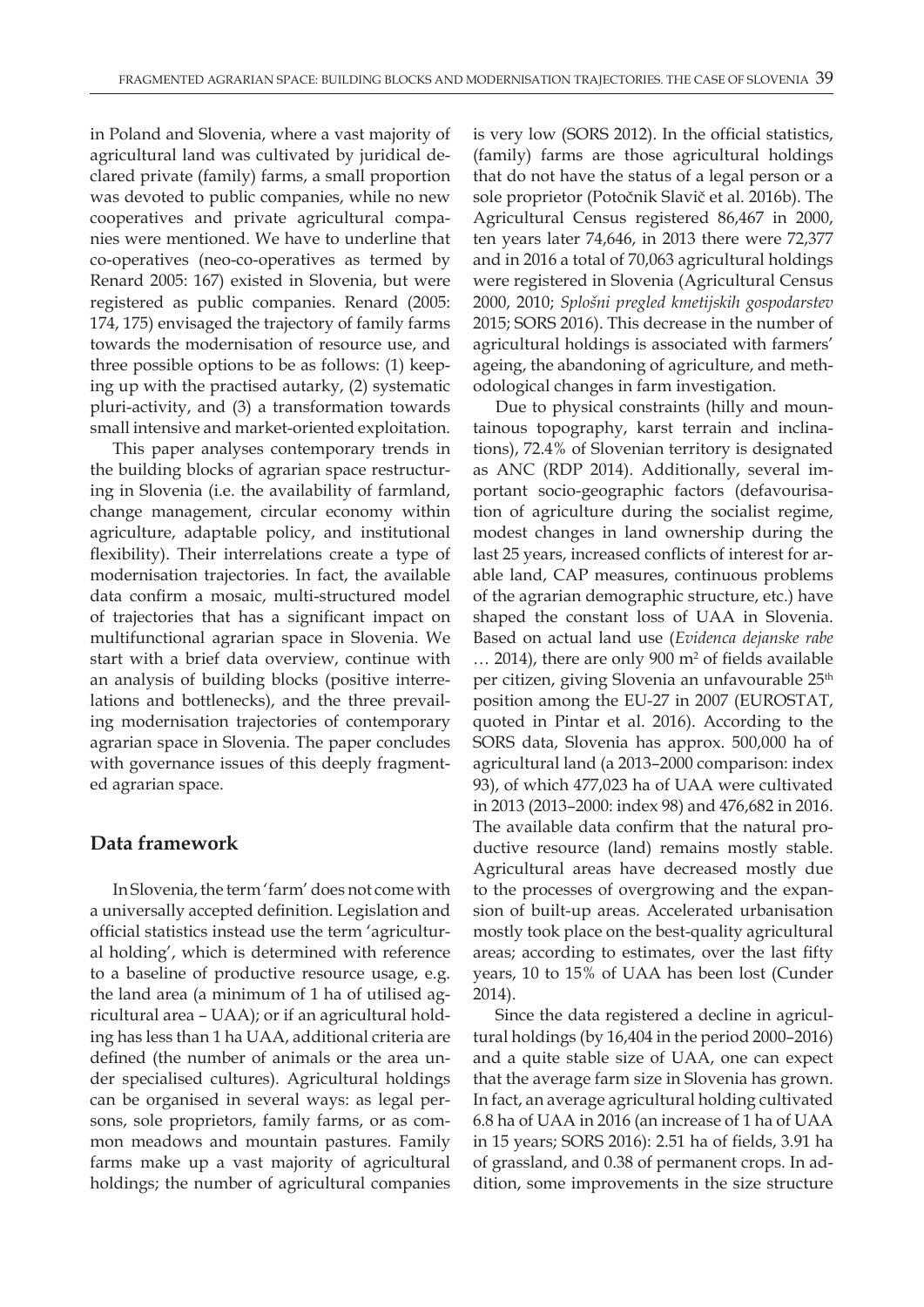are evident: besides a very strong domination of small farms (60% of all agricultural holdings utilise up to 5 ha of UAA), the share of the biggest farms, cultivating more than 20 ha of UAA, has grown (4.8% of all agricultural holdings in 2013).

Woodland covers approx. 60% of the Slovenian national territory (SORS 2016) and has undergone extensive changes in ownership and size over the past two centuries. Private forests are dominant: private individuals own some 73% of approximately 1.2 million hectares (*Slovenia Forest Service annual report* 2014). The contemporary data underline the quantitative importance of small-scale forest owners: 89% of registered private forest owners have less than five ha of woodland. They own a total of 40% of the Slovene forest area (Pezdevšek Malovrh 2010). Out of approx. 70,000 agricultural holdings in Slovenia, on average each manages slightly more than 5 hectares of forest land (SORS 2016; Kumer, Potočnik Slavič 2017).

Due to their specific agrarian structure, most Slovenian agricultural holdings cannot survive on an income from farming alone: less than a fifth of them earn an income solely from agriculture, and the rest generate it from other sources on or off the farm (*Agricultural Census* 1991, 2000, 2010).

## **Building blocks and modernisation trajectories of contemporary agrarian space in Slovenia**

In the recent decades, agriculture and multifunctional agrarian space in Slovenia have faced numerous changes and challenges, and had to adapt to new economic and social conditions. The complexity of the natural and socio-economic environment in which agricultural holdings currently operate presents managers, their advisers and decision-makers with serious decision-making challenges (Potočnik Slavič et al. 2016b) related to the governance of key building blocks of contemporary agrarian space. How to access arable land, how to manage an agricultural holding in the conditions of constant changes (on the market, demographic changes within an agricultural household, climate change), how to optimise the circular economy, how to make policy more adaptable to various needs, how to improve institutional flexibility?

#### **Interrelations: (non)available arable land – change management – institutional (in)flexibility**

Slovenian market-oriented farmers face the problem of lacking available arable land, since the available farmland and woodland are limited resources. The process of land concentration, disallowed in the socialist times, has visible results now: in the period 2000–2013 the share of agricultural holdings using more than 10 ha of UAA had increased from 12.7% to 15.7%, while the share of agricultural holdings with more than 20 ha of UAA, cultivating one third of all UAA, had doubled. Land concentration derives from the land of abandoned agricultural holdings, but of special value is the size of leased UAA. Several surveys (Lampič et al. 2013; Slabe 2015) point out the availability of suitable agricultural land at the level of an individual farm as becoming an acute issue for the Slovenian farmer. According to official statistics, leased agricultural areas comprise almost one third of the structure of UAA and they underline one aspect of so-called change management at the level of an individual agricultural holding. The planning of agricultural activity is more difficult, also risky, if a farmer does not have an assured basic productive resource – suitable agricultural land. The dynamics of land lease is significantly different at the level of statistical units: the more fertile areas experience vivid dynamics in the land leasing process (for example flat and fertile north-eastern and central Slovenia; Fig. 1).

The active lease process faces institutional (in)flexibility as well. This process includes both, individual farm holders and the state-owned Farmland and Forest Fund of the Republic of Slovenia (established in 1993 by the National Farmland and Forest Fund Act; Official Gazette of the Republic of Slovenia No. 10/93 and its subsequent amendments). The latter manages and disposes of stateowned farmland, farms and forests, and assures their rational use and cultivation. This includes entering into lease contracts based on public tenders for farmland leases and an active land trade policy. Its Department of Agriculture also ensures the maintenance of agricultural infrastructure, land redevelopment and amelioration. Following the adopted development policy and directions of the Republic of Slovenia, it provides interested farmers and farm enterprises with additional land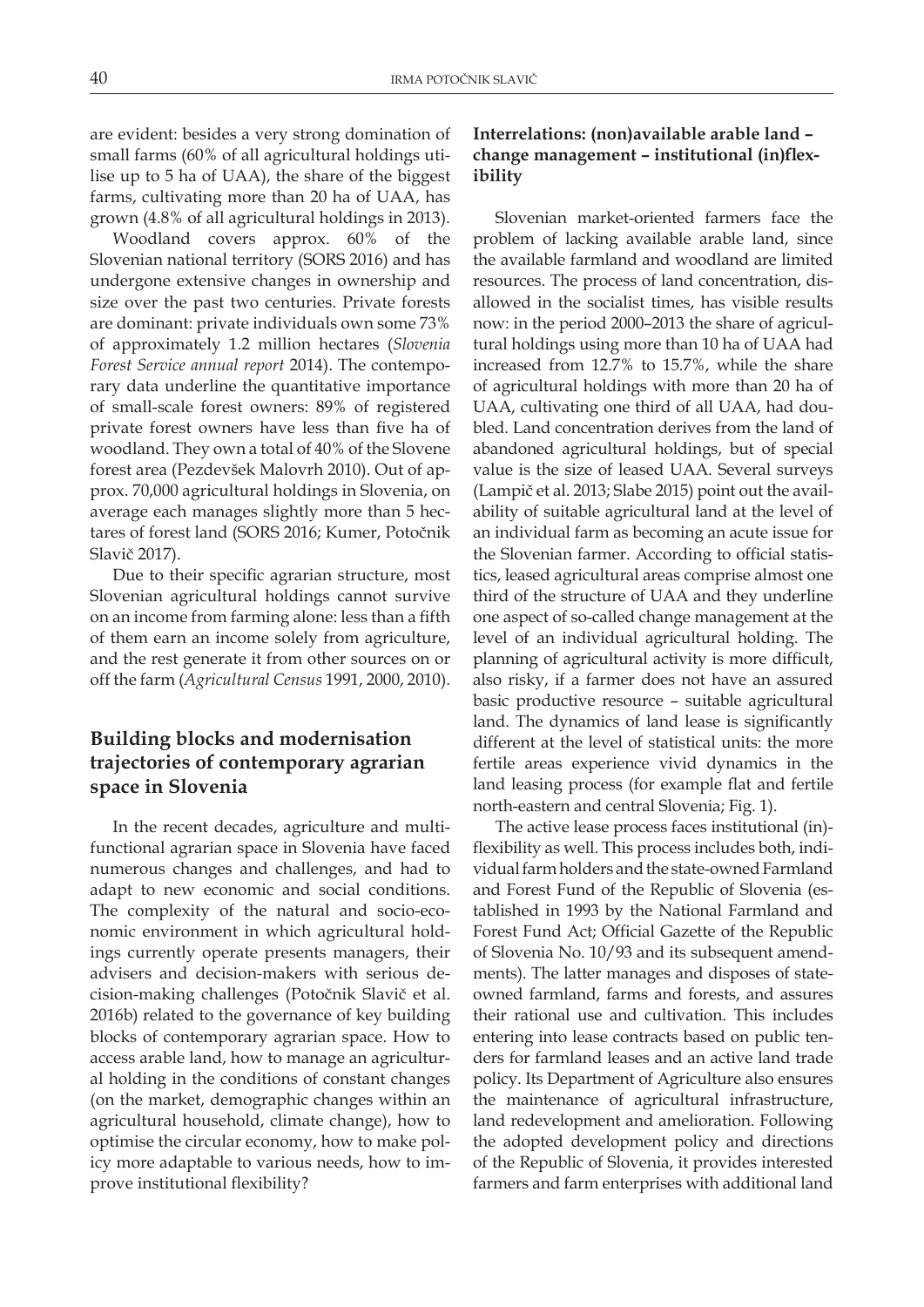

Fig. 1. Utilised agricultural areas in Slovenia (according to the NUTS 3 level). Sources: SORS 2010; The Surveying and Mapping Authority of the RS 2015.

for farming activities, enables their enhanced production, and consequently higher incomes and development. It is not financed by the state budget; it is funded by its resources. In 2014 it managed 58,814 ha of agricultural land (8.7% of agricultural land in Slovenia; *Poročilo o delu*… 2015): 50,600 ha are UAA, 3,541 ha are under forests, etc. They lease 54,803 ha of land (with or without a fee), under 16,644 lease contracts (on average one person leases 3.3 ha). Legal persons made 476 contracts and leased 23,393 ha; individual persons made 16,033 contracts for 28,783 ha (an average of 1.8 ha). In July 2016, the Forest Department in the above-mentioned Farmland and Forest Fund of the Republic of Slovenia disintegrated, and a new management company was formed with stateowned forests, SiDG (Slovenian National Forests 2016).

#### **Modernisation trajectories**

Interrelations among the above building blocks are reflected in a complex multi-structured

model of modernisation trajectories towards a market-oriented socio-economic system. This dynamic model confirms the simultaneous and interconnected existence of autarky, accelerated pluri-activity, and diverse small-scale market-oriented agricultural holdings that re-shape the fragmented agrarian space of Slovenia.

- 1. Almost 60% of small agricultural holdings (up to 5 ha of UAA, Table 1) produce exclusively or predominately for their own needs (subsistence farms); they mostly follow the trajectory of practised autarky acknowledged by Renard (2005). As a consequence, the contemporary Slovenian agrarian space is still fragmented, since they cultivate ca. 22% of the available agricultural land.
- 2. Due to changes in agricultural markets, agricultural policies, lifestyles and dominant social processes (e.g. globalisation, environment degradation, economic shocks), a significant proportion of small agricultural holdings in particular have deliberately started using their resources (productive, human, financial)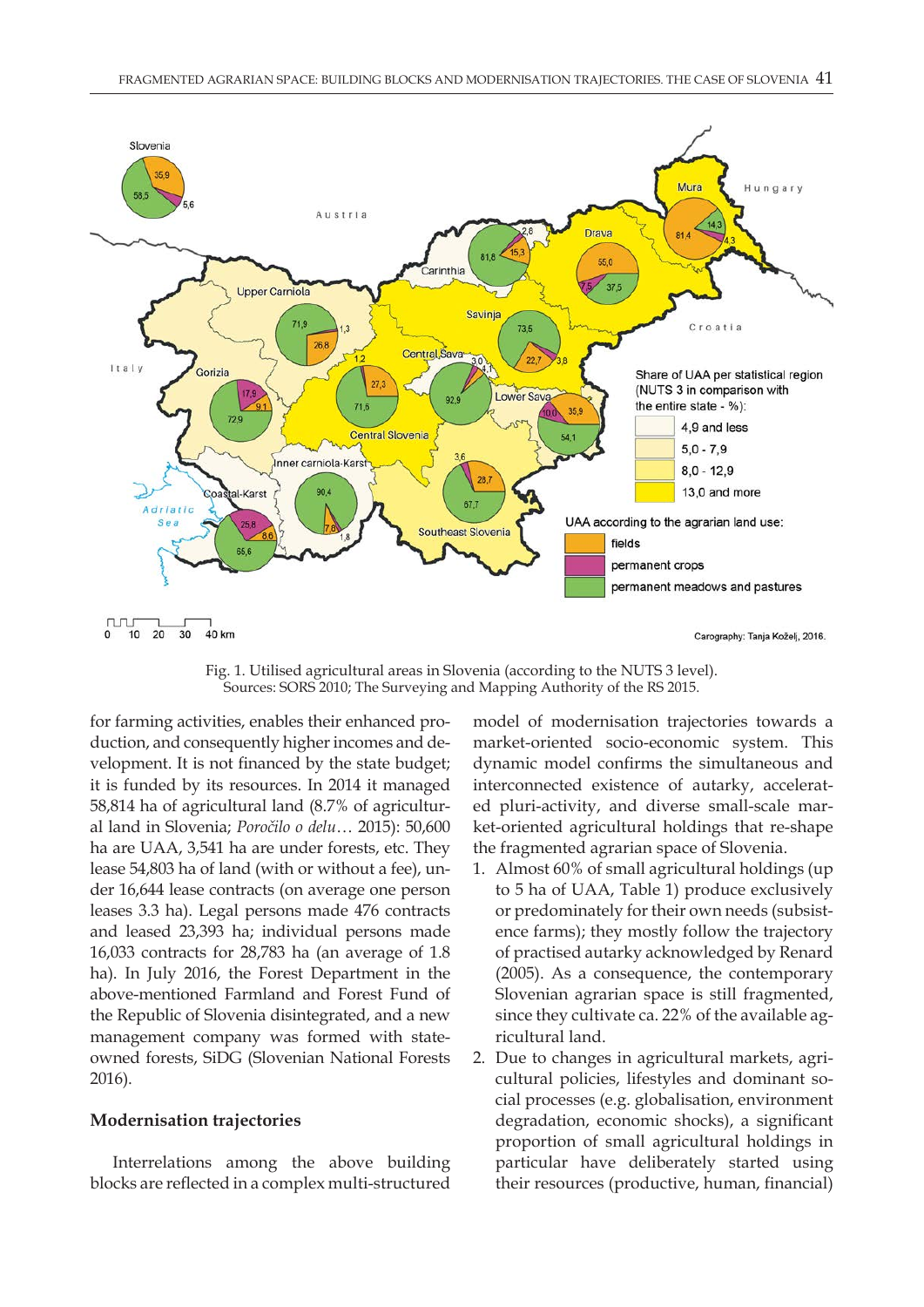|                          | 2013         |           | 2016         |           | 2016 / 2013 index |           |
|--------------------------|--------------|-----------|--------------|-----------|-------------------|-----------|
|                          | Number of    |           | Number of    |           | Number of         |           |
|                          | agricultural | Area (ha) | agricultural | Area (ha) | agricultural      | Area (ha) |
|                          | holdings     |           | holdings     |           | holdings          |           |
| Total                    | 72,277       | 477,023   | 69,970*      | 476,682   | 96.80%            | 99.90%    |
| under 3 ha of UAA        | 29,105       | 46,887    | 28,170       | 45,736    | 96.80%            | 97.50%    |
| 3 to under 10 ha of UAA  | 31,786       | 176,602   | 30,044       | 165,834   | 94.50%            | 93.90%    |
| 10 to under 20 ha of UAA | 7,882        | 107,004   | 7,942        | 107,669   | 100.80%           | 100.60%   |
| 20 to under 50 ha of UAA | 2,999        | 86,272    | 3,228        | 93,428    | 107.60%           | 108.30%   |
| 50 and more ha of UAA    | 505          | 60.258    | 586          | 64.015    | 116.00%           | 106.20%   |

Table 1. Agricultural holdings by UAA in Slovenia (2013–2016).

Source: SORS 2016.

Remark: \* without agricultural companies.

more rationally, to a greater or lesser extent, also through the registration of on-farm supplementary activities (4,642 farms in 2014; *Register* … 2014). This is defined as a pluri-activity trajectory (Renard 2005). Their efforts are in part guided and promoted by the RDP. Due to slow and modest improvements in the agrarian structure and the continuous decrease in the number of family farms, it will be difficult for those left to fulfil the strategic functions envisaged in the Resolution on the Strategic Guidelines for the Development of Slovenian Agriculture (2011), and thus for most farms supplementary activities are primarily an existential feature. Several small agricultural holdings practise two of the above-mentioned trajectories: since they usually earn most of their income off-farm, they – as part-time farmers – combine autarky and modest market orientation via supplementary activities. It has to be noted that also bigger agricultural holdings engage in supplementary activities.

3. An important proportion of agricultural holdings follow a trajectory towards small intensive and market-oriented exploitation. According to SORS data on the structure of agricultural holdings, the total standard output of Slovenian farms in 2013 reached  $\epsilon$ 1,009 billion (an increase of 14% in the period 2007–2013), i.e. on average € 13,944 per agricultural holding. In 2013, almost two thirds of Slovenian farms created a standard output up to  $\epsilon$  8000, and cultivated 28% of all agricultural land. Important is the group of agricultural holdings generating from  $\epsilon$  8,000 to 25,000; it includes one quarter of all farms, cultivating 30% of UAA and 30% of the agricultural

working force. Only 10% of agricultural holdings exceed € 25,000 of standard output.

#### **An integrated economic cycle together with (non)adaptable policies create changing images of pluri-activity**

Due to the specific agrarian structure, pluri-activity has always been an important characteristic of Slovenian agriculture and the rural economy, since approx. 80% of farms generate incomes from various resources besides agriculture (Udovč et al. 2013). Due to accelerated industrialisation (Klemenčič 2005) and polycentric spatial and economic development, part-time farming (i.e. regular off-farm employment parallel to the management of a small agricultural holding) is a broadly practised form of pluri-activity in Slovenia. The term 'part-time' has a very strong empirical resonance in Slovenia (Klemenčič 2002, 2005), despite the fact that a large body of west-European research prefers the term 'pluri-activity' (Fuller 1990).

Due to socio-economic changes, contemporary part-time farmers have become an 'endangered' category, with minor representation among the rural population. Part-time farmers had a crucial role in subsistence food provision, because they found consumers for their agricultural products in their employment milieu outside agricultural holdings. Part-time farmers were supplied with food and wood for heating from their land, while their employer paid their expenses on social and retirement insurance. All those factors enabled such farmers to invest most of their life savings into the farm: this resulted in a constant modernisation of the farm and in higher standards of living for its members (Klemenčič 2002, Logar 2013).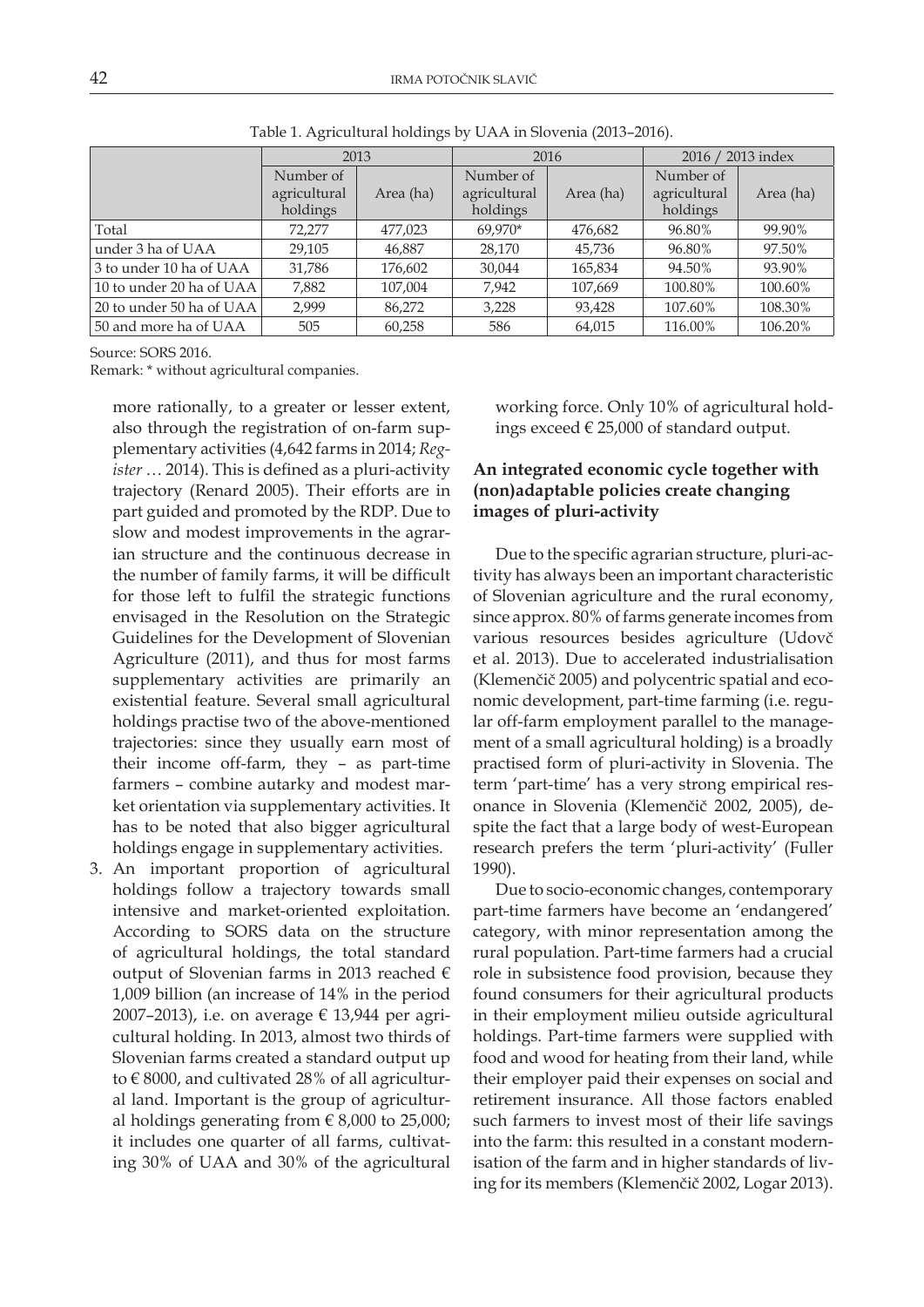Their double employment was relatively broadly and easily maintained in socialism. After its decay, part-time farmers were forced to change their way of life and manage work on their farms differently. The diversification and specialisation of economic functions in both areas of employment, on farms as in other, non-farm, business, made the combination of employment more challenging. The diversification of agricultural activity into other agricultural activities is crucial from the financial and technical points of view, and extremely demanding; it strongly depends on an (un)adaptable (agricultural, taxation, etc.) policy. In a detailed survey of part-time farmers in the village of Voklo, the central and fertile part of Slovenia (Logar 2013), they were found to be able to do this because most of them lived on smaller farms with potato production and dairy farming. It is very hard for them to find customers nowadays because of a strong competition and imported goods at low prices. Part-time farmers faced the scarcity of time and capital, and were not able to adjust their offer to the market and to market their products intensively. And then there was the CAP with its administrative regulations, which brought several additional constraints for small part-time farmers. A diversion of agricultural activities for part-time farmers and the coordination of the double life immensely depends on the age structure of households, the area of farmland, and the innovativeness of landowners. Demographically vital agrarian households with bigger plots of land and a flexible attitude towards the changing market demands proved to be more resilient. Pluri-activity is not driven solely by financial pressure or policy measures aimed at farm diversification. Bateman and Ray (1994) underline that a policy aimed at the diversification of farm business may be less than successful, as many internal and external factors appear to work to restrict such activities. Most of the contemporary growth in pluri-activity has been in the form of off-farm jobs.

Several part-time farmers partly transformed their double-income strategy into other forms of pluri-activity. Quite often this trajectory has also been followed by full-time farms, i.e. into supplementary activities on agricultural holdings, often perceived as part of a farm's survival strategy, or rather a potential for better utilisation of its resources (considering the integrated economic

circle: production-processing-consumption-recycling) and thereby increasing its revenue. Furthermore, we found that the development of agriculture and supplementary activities was more relevant in areas more prosperous economically, which is in part probably due to the relative proximity to urban areas and thus better marketing opportunities, better infrastructure and natural production conditions, better employment opportunities for family members, a stronger business orientation in a more developed business environment, and, finally, also due to a better demographic and educational structure (Potočnik Slavič et al. 2016b). The dynamics of the development of supplementary activities was monitored over a ten-year period, from 2004 to 2014. The number of farms registered as having supplementary activities over the decade increased 3.3 times (from 1,406 in 2004 to 4,642 in 2014). During this time, the number of registered supplementary activities multiplied six-fold: registry data for 2004 recorded 2,215, while in 2014 there were 13,444 supplementary activities. In absolute terms, services using agricultural and forestry machinery, equipment, tools and animals were the most frequently registered supplementary activity in 2014 (4,268 registrations, or 31.7%). This reflects the specific nature of such types of activity, i.e. principally providing services to meet the needs of local communities (largely consisting of snow ploughing), seasonal demands (registration numbers increase in the cold half of the year), or else it reflects conforming to existing regulations that, in a formal sense, make it relatively easy to obtain an alternative source of income through registering such activities. The registered supplementary activities included the processing of farm products, honey and bee products, herbs, forest fruits, mushrooms and forest assortments (26.8%, or 3,603 registrations) and farm tourism (1,904, or 14.2% of registrations; Potočnik Slavič et al. 2016b).

#### **Empowering young farmers and an important role of agri-cooperatives**

Setting up of young farmers (aged 18 to 40) was a part of the 2007–2013 RDP, with the intention to make them take over and manage agricultural holdings. The main objective of the adaptable policy measure was to improve the age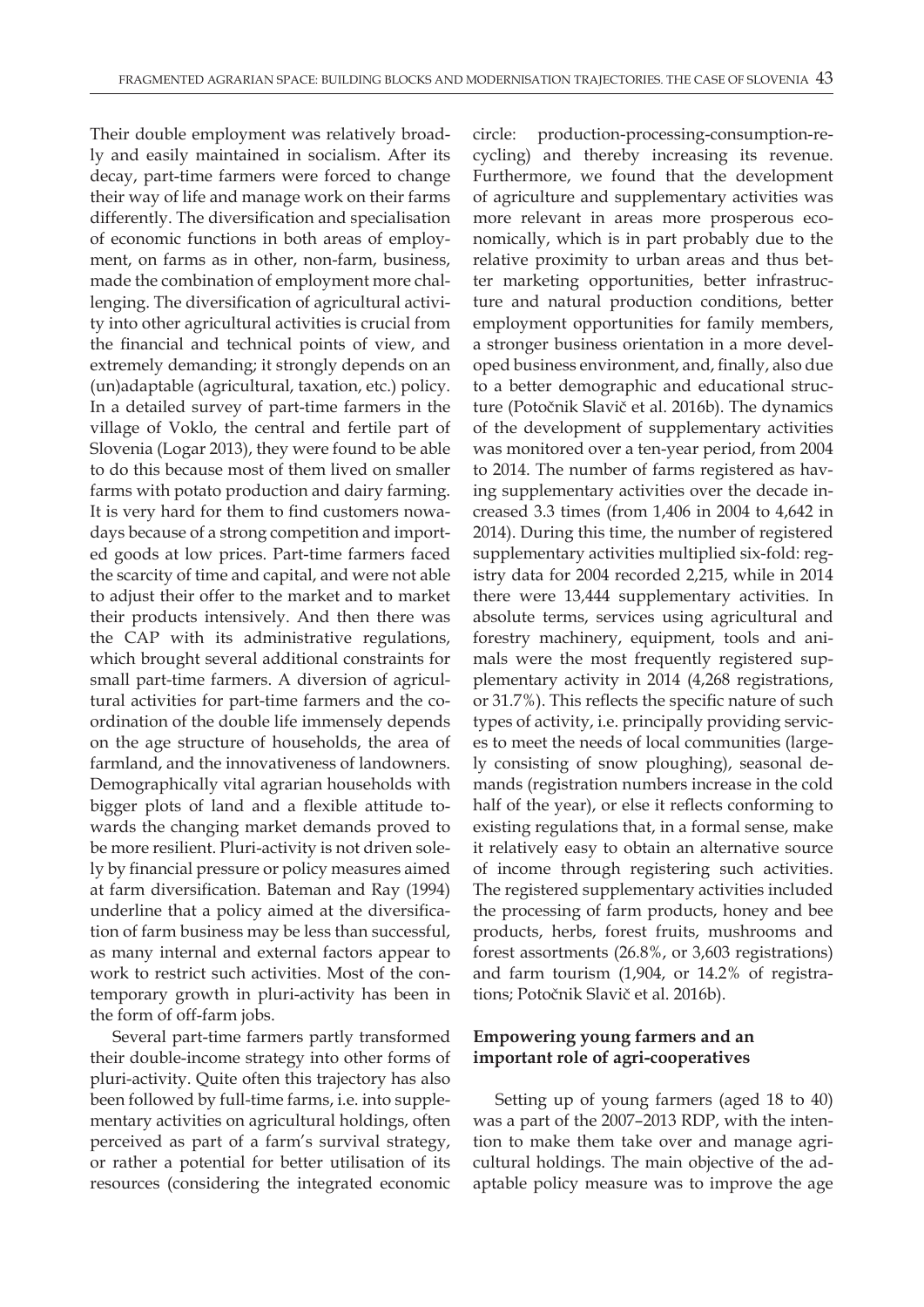| Public call |       | No. of applications   No. of applications granted | Approved grants (in $\epsilon$ ) | Area of transferred UAA<br>(in ha) |
|-------------|-------|---------------------------------------------------|----------------------------------|------------------------------------|
|             | 355   | 319                                               | 6,768,800                        | 2,373                              |
|             | 443   | 384                                               | 11,337,200                       | 9,365                              |
|             | 662   | 549                                               | 7,568,600                        | 4,869                              |
|             | 519   | 392                                               | 3,027,800                        | 1,622                              |
|             | 434   | 389                                               | 5,661,200                        | 4,275                              |
| 6           | 210   | 190                                               | 13,139,000                       | 8,612                              |
|             | 392   | 367                                               | 8,523,200                        | 5,522                              |
| Total       | 3,015 | 2,590                                             | 56,025,800                       | 36,638                             |

Table 2. General characteristics of the RDP measure of setting-up young farmers.

Source: *Poročilo o napredku* ... 2008, 2009, 2010, 2011, 2012, 2013, 2014, 2015.

and educational structure of farm operators and speed up the transfer of holdings to successors. On seven public calls in that period, 3,015 applicants submitted their applications, 2,590 were granted (86%), and others were rejected because their applications were incomplete, too late or not eligible under the call regulations.

In the period 2007–2013 more than every fifth (22%) young farmer came from the Savinja statistical region, followed by Drava (16%) and Mura regions (13%), all in the eastern cohesion

region, characterised by lower economic development and also prioritised in calls. In all,  $\epsilon$ 55,359,285.25 were paid for this measure, representing 4.7% of the Rural Development Programme expenditure in the period 2007–2013 (Measure 112, AKTRP 2016). Overall realisation reached 113%. Granted agricultural holdings mostly specialised in dairy and mixed vegetation-animal husbandry**,** on the average the recipient was 33 years old. Also 36,638 ha of UAA were transferred to young farmers. During that



 $\begin{array}{ccc}\n\begin{array}{ccc}\n\begin{array}{ccc}\n\begin{array}{ccc}\n\end{array} & \begin{array}{ccc}\n\end{array} & \begin{array}{ccc}\n\end{array} & \begin{array}{ccc}\n\end{array} & \begin{array}{ccc}\n\end{array} & \begin{array}{ccc}\n\end{array} & \begin{array}{ccc}\n\end{array} & \begin{array}{ccc}\n\end{array} & \begin{array}{ccc}\n\end{array} & \begin{array}{ccc}\n\end{array} & \begin{array}{ccc}\n\end{array} & \begin{array}{ccc}\n\end{array} & \begin{array}{ccc}\n\end{array} & \begin{array}{ccc}\n\end{array} &$  $30$ 40 km

Cartography: Teja Anderlič, Tanja Koželj, 2016.

Fig. 2. Agri-cooperatives in Slovenia (headquarters and their subsidiaries). Sources: Surveying and Mapping Authority of the RS 2015; e-Zadruga (2015), Bizi (2015).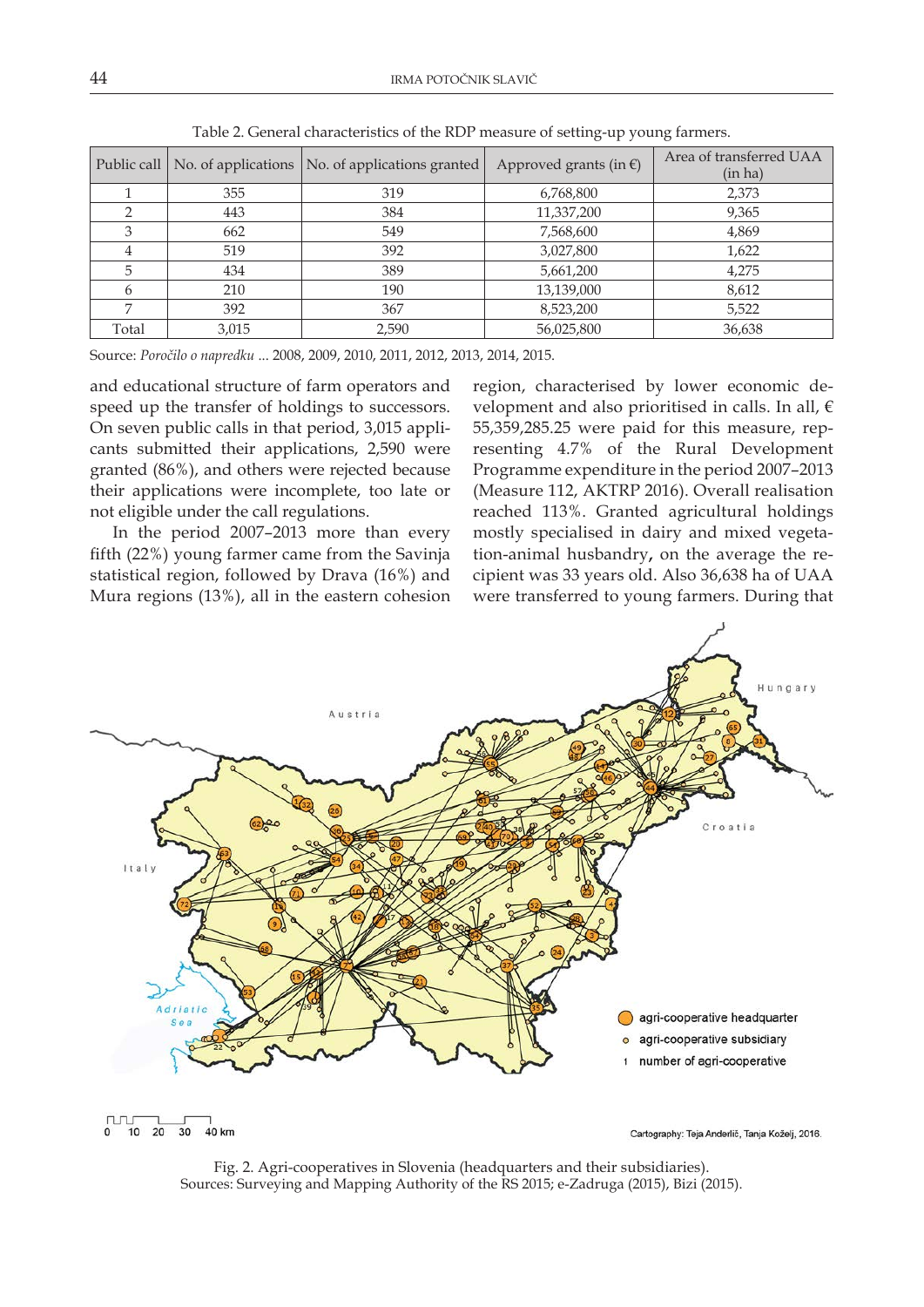period, the conditions (general, specified for an agricultural holding or a potential young farmer) were changed and because of that, farmers complained (Flajnik 2016).

The above data confirm that the contemporary Slovenian agrarian space is still fragmented in terms of production, and more networking and cooperation among stakeholders is needed. Agricultural processing on farms is also practised at a small scale (either on subsistence farms, those with registered supplementary activities, or market-oriented ones). A special role in the production, processing and consumption of agricultural products is played by agri-cooperatives. They have an important role regarding the strengthening of the social, economic, and political status of Slovene farmers. An agri-cooperative is a company based on cooperative values and principles, i.e. self-aid, equal rights, democracy, fairness, and solidarity. They are owned and managed by their members in an entirely democratic way. According to the data of the Slovenian Agri-Cooperatives Association (2015), agri-cooperatives are the second most popular form of cooperatives in Slovenia; there are 86 cooperatives associated with agriculture, hunting, forestry and fishery (Fig. 2), a vast majority (71) being members of the Association. Their basic function is the repurchase and sale of agricultural products and supplying farmers with reproductive material for agriculture. They also offer the processing of agricultural (grape, meet, some dairy) and wood products, and they also run small shops in rural areas. Approx. 14,000 agricultural holdings are involved in agri-cooperatives, and about three times more farms cooperate with them. Several agri-cooperatives have financial and legislative problems, or are not technically and organisationally adjusted to market competition. Some cooperatives successfully engage in local and regional food initiatives, e.g. the introduction of green orders in public kitchens, thematic marketing, etc. to reach a broader audience.

### **Conclusion**

According to the official data, several important changes have occurred in Slovene agrarian space over the last 20 years:

- the number of agricultural holdings keeps decreasing (by 16,404 from 2000 to 2016) at a lower pace; but there is an interesting influx of new entrants into farming (Potočnik Slavič 2016a) with modest agrarian expertise, but important non-agrarian skills and networks;
- the average farm size has grown (by 6.8 ha of UAA; still extremely modest compared with the EU average); the share of agricultural holdings cultivating 20 ha and more has grown importantly;
- during the period of economic growth (the 1<sup>st</sup> decade of the  $21<sup>st</sup>$  century) an important part of agrarian space was built-up; in the field of spatial planning, there is a strong professional support to make 'permanently protected agricultural land' a special land-use category (Pintar et al. 2016);
- a financial crisis and higher rates of unemployment have re-created new working opportunities on farms (part- or full-time);
- despite food expansion in the media, there is a modest improvement in the creation and integration of food networks; there are several good examples, but the total figures are still small; and
- several institutional and policy requirements do not meet the expectations and needs of agri-cooperatives and other forms of food-related networks.

An analysis of building blocks of the contemporary agrarian space of Slovenia (i.e. the availability of land, change management, an integrated economic cycle, adaptive policies, and institutional flexibility), and especially their interlinks, has revealed several positive correlations and bottlenecks which either support or hinder the modernisation of agrarian holdings. Quite often, issues are generated within an agrarian household (it cannot solve problems with household ageing, finances, react to market change, overcome capital shortages, etc.). On the other hand, farmers quite often complain that also policies addressing agriculture should be more adaptable (addressing the real needs of agrarian space, including and not excluding certain segments of farmers, creating a supportive farming environment, etc.). Sometimes quite inflexible institution frameworks hinder development opportunities (strict regulations on participation, non-resilient organisational structures, etc.), but on the other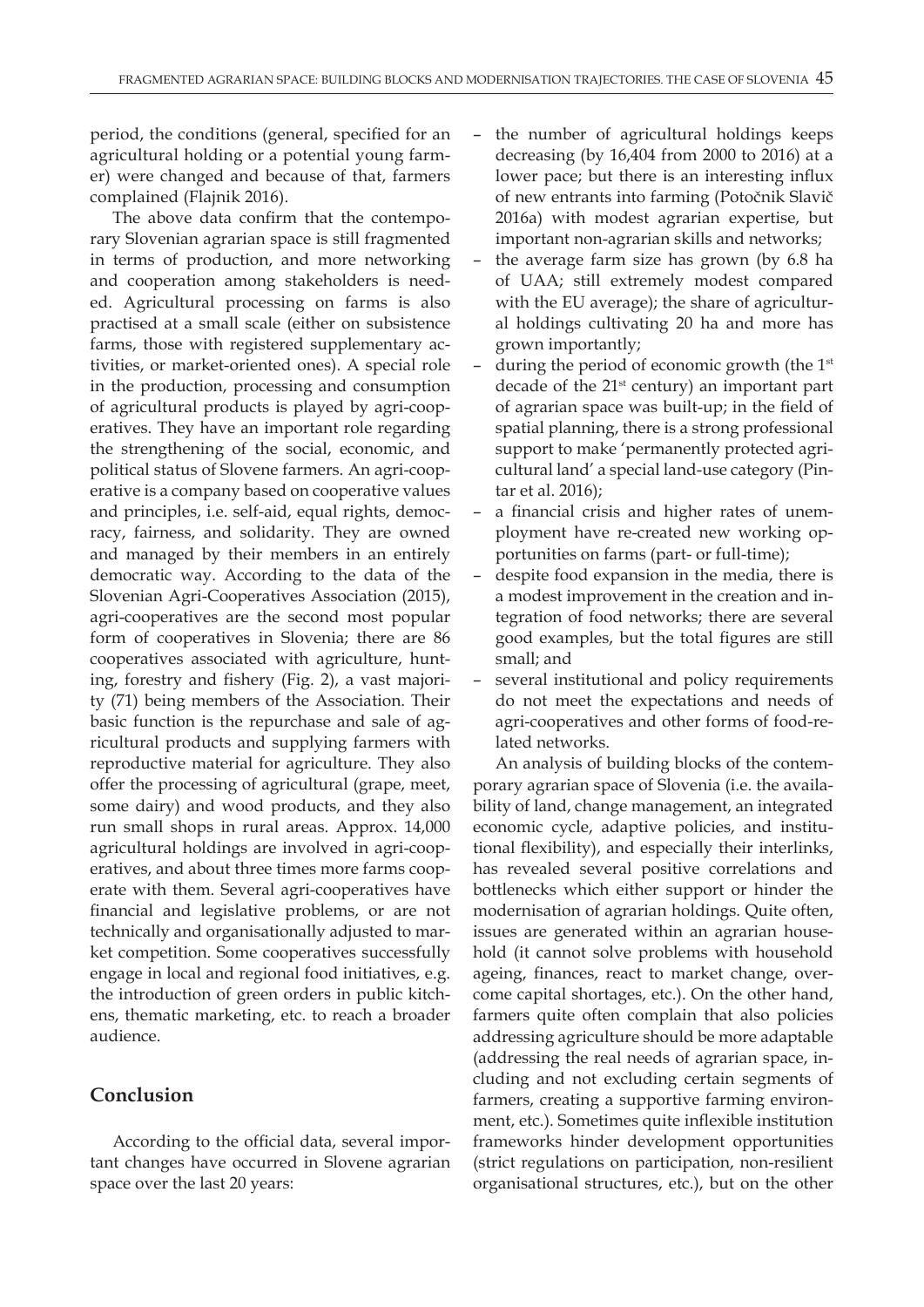hand also farmers are sometimes quite demanding and impatient. The fragmented agrarian space in Slovenia has been importantly modernised over the last three decades, trajectories of modernisation being shaped and affected by the above-mentioned push-factors and hurdles. There is no single trajectory of modernisation; our paper underlined the co-existence of at least three prevailing trajectories: autarky, pluri-activity, and small, intensive, innovative market development. This mosaic model interconnects an enormous number of stakeholders with different objectives and perspectives, therefore the governance of this deeply fragmented agrarian space is extremely demanding.

The RDP of the Republic of Slovenia for the period 2014–2020 puts at its centre the transfer of knowledge and innovation as a horizontal theme supporting all other priority policies. In this context, its key measures relate to raising skills, increasing access to specialist advice, and strengthening links between research and agricultural practice. This is intended to contribute in particular to greater direct applicability and a faster transfer of knowledge and innovation into practice. As in the previous periods, an important component of the 2014–2020 programming period is support and encouragement for diversification and cooperation. At this stage, we do not have suitable data to evaluate the ongoing programming period. But on the basis of the development trends of the last 25 years, we can conclude that triangular contiguity, i.e. the place where farmers' current investment positions, their reactions and visions, along with the future direction of rural development policy come together, hides a mechanism for development-orientated agrarian space.

#### **References**

- Agricultural Census, 2000. Online: http://pxweb.stat.si/ pxweb/ Database/ kmetijstvo/ kmetijstvo.asp (accessed 15 September 2016).
- Agricultural Census, 2010. Online: http://www.stat.si/dokument/1163/kmetija.pdf (accessed 15 September 2016).
- Bateman D., Ray C., 1994. Farm pluri-activity and rural policy: Some evidence from Wales. *Journal of Rural Studies*  10(1): 1–13.
- Battershill M.R.J., Gilg A.W., 1998. Traditional low intensity farming: Evidence of the role of *vente directe* in supporting such farms in Northwest France, and some impli-

cations for conservation policy. *Journal of Rural Studies*  14(4): 475–486.

- Chaplin H., Davidova S., Gorton M., 2004. Agricultural adjustment and the diversification of farm households and corporate farms in Central Europe. *Journal of Rural Studies* 20(1): 61–77.
- Cunder T., 2002. Strukturne spremembe v slovenskem kmetijstvu in razvoj podeželja (Structural changes in Slovenian agriculture and rural development). In: Klemenčič M.M. (ed.), *Podeželje na prelomu tisočletja : problemi in izzivi* (Rural areas at the millennium shift : challenges and problems). *Dela* 17: 7–21.
- Cunder T., 2014. *Kmetijska zemljišča in njihov prostorski potencial* (Agricultural areas and their spatial potential). Predavanje na Filozofski fakulteti, Mesec prostora, Ljubljana.
- Damianos D., 1996. Farm business and the development of alternative farm enterprises: An empirical analysis in Greece. *Journal of Rural Studies* 12(3): 273–283.
- *Evidenca dejanske rabe kmetijskih in gozdnih zemljišč, 2014*. Ministry of Agriculture, Forestry and Food, Ljubljana. Online: http:// www.mkgp.gov.si/ si/delovna\_podrocja/ kmetijstvo/ register\_ kmetijskih\_ gospodarstev\_ in\_ evidenca\_dejanske\_rabe\_kmetijskih\_in\_gozdnih\_zemljisc/ (accessed 5 October 2016).
- Flajnik T., 2016. Vrednotenje učinkov ukrepa »Pomoč mladim prevzemnikom kmetij«: na primeru statistične regije Jugovzhodna Slovenija (Evaluating the effects of the "Setting-up of young farmers" measure: case study of the statistical region of South-East Slovenia). Online: http:// geo.ff.uni-lj.si/ pisnadela/ pdfs/ zaksem\_201610\_tina\_ flajnik.pdf (accessed 10 October 2016).
- Fuller A.M., 1990. From part-time farming to pluri-activity: A decade of change in rural Europe. *Journal of Rural Studies* 6(4): 361–373.
- Gorton M., Douarin E., Davidova S., Latruffe L., 2008. Attitudes to agricultural policy and farming futures in the context of the 2003 CAP reform: A comparison of farmers in selected established and new Member States. *Journal of Rural Studies* 24(3): 322–336.
- Ilbery B.,1991. Farm diversification as an adjustment strategy on the urban fringe of the West Midlands. *Journal of Rural Studies* 7(3): 207–218.
- Klemenčič V., 2002. Procesi deagrarizacije in urbanizacije slovenskega podeželja (Processes of deagrarisation and urbanisation of Slovene rural areas). In: Klemenčič M.M. (ed.), *Podeželje na prelomu tisočletja : problemi in izzivi. Dela* 17: 7–21.
- Klemenčič M.M., 2005. Nova razvojna strategija pokrajinsko homogenih obrobnih območij Slovenije (New development strategy of the peripheral landscape homogeneous areas in Slovenia). *Dela* 24: 185–193.
- Kumer P., Potočnik Slavič I., 2017 (in print). Heterogeneous small-scale forest ownership: Complexity of management and conflicts of interest. *Belgeo*.
- Lampič B., Slabe A., Mrak I., Šebenik U., 2013. *Ekonomika ekoloških kmetij v Sloveniji* (The economics of organic farms in Slovenia). Končno poročilo (ULFF in ITR), CRP 2011–2013. Univerza v Ljubljani, Filozofska fakulteta, Inštitut za trajnostni razvoj, Ljubljana: 1–56.
- Lobley M., Potter C., 2004. Agricultural change and restructuring: Recent evidence from a survey of agricultural households in England. *Journal of Rural Studies* 20(4): 499–510.
- Logar E., 2013. Sodobne razvojne poti polkmetov na primeru Voklega (Contemporary developmental tendencies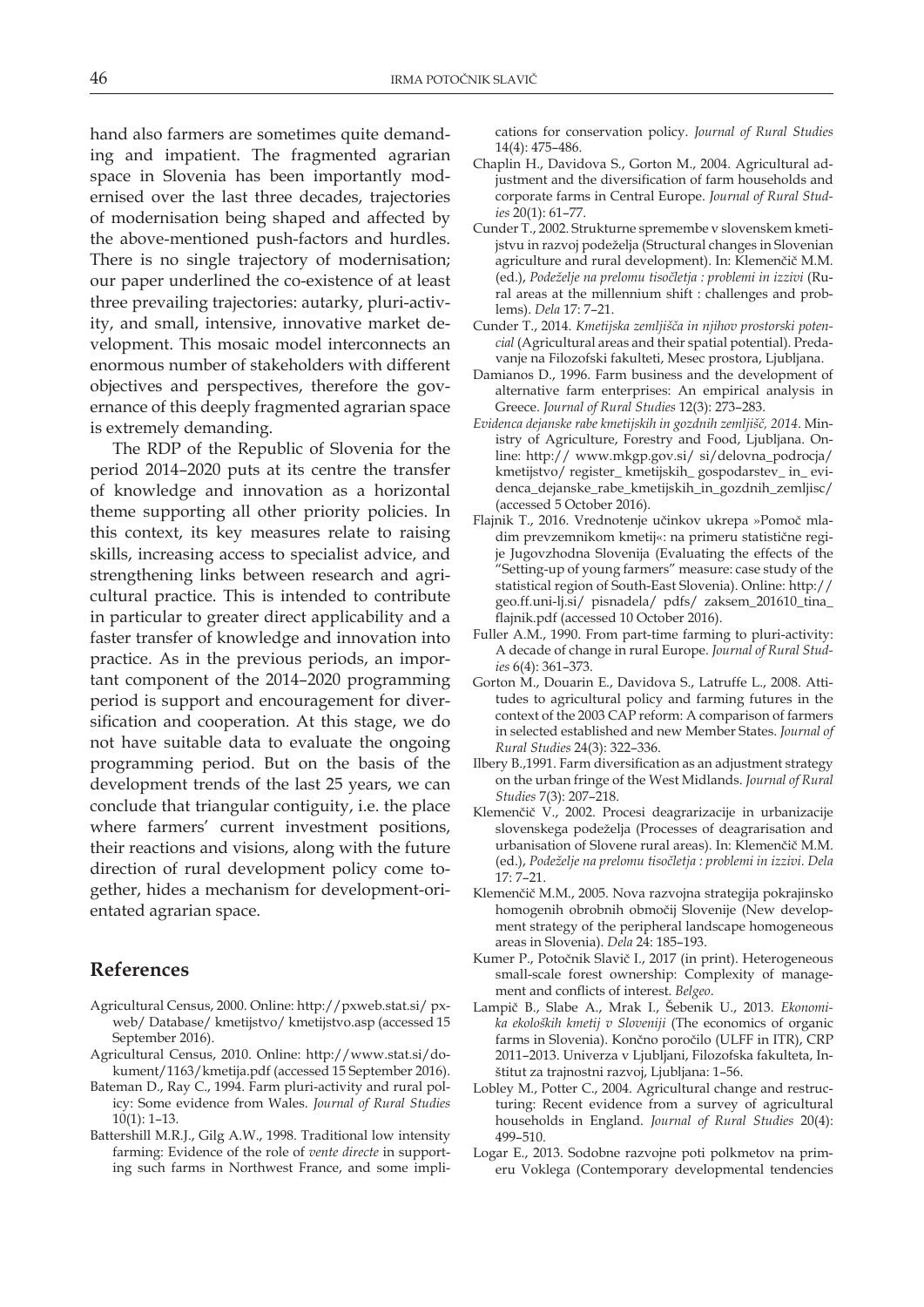of part-time farmers: the case study of Voklo). *Dela* 39: 67–86.

- Mather A.S, Hill G., Nijnik M., 2006. Post-productivism and rural land use: *cul de sac* or challenge for theorisation? *Journal of Rural Studies* 22(4): 441–455.
- Measure 112, 2016. AKTRP, Ministry of Agriculture, Forestry and Food, Ljubljana.
- National Farm Land and Forest Fund Act, 1993. Official Gazette of the Republic of Slovenia No. 10/93.
- Nienaber B., Potočnik Slavič I., 2013. Is diversification of farm households still an option for integrated rural development? Evidence from Slovenia and Saarland, Germany. *Quaestiones Geographicae* 32(4): 39–48.
- Pezdevšek Malovrh Š., 2010. *Vpliv institucij in oblik povezovanja lastnikov gozdov na gospodarjenje z zasebnimi gozdovi* (Influence of institutions and forms of cooperation of private forest owners on private forest management). Doktorska disertacija, Ljubljana: 1– 224.
- Pintar M. et al., 2016. Strokovna podlaga za pripravo uredbe, ki bo določala območja za kmetijstvo in pridelavo hrane, ki so strateškega pomena za republiko Slovenijo. Online: http://www.mkgp.gov.si/ fileadmin/ mkgp.gov.si/ pageuploads/ osnutki/ 2016/ 2015 08 24 Strokovna podlaga za pripravo uredbe TVKZ\_07\_FINAL.pdf (accessed 10 September 2016).
- Poročilo o delu SKZG RS, 2015: http://www.s-kzg.si/ static/ uploaded/ htmlarea/ objave/ 2015/ Poroilo o delu in zakljuni raun SKZG RS za leto 2014 sprejet na seji Sveta Sklada 26.3.2015\_-\_Za\_na\_Vlado\_RS.pdf (accessed 12 November 2016).
- Poročilo o napredku v okviru Programa razvoja podeželja 2007–2013 za leto 2008. 2009. Ministrstvo za kmetijstvo, gozdarstvo in prehrano. 62 p. Online: http://www. program-podezelja.si/images/ SPLETNA STRAN PRP NOVA/2 PRP 2007-2013/ 2 4 Spremljanje in vrednotenje/ Letna porocila o napredku/ LP\_2008.pdf (accessed 10 May 2016).
- Poročilo o napredku v okviru Programa razvoja podeželja 2007–2013 za leto 2009. 2010. Ministrstvo za kmetijstvo, gozdarstvo in prehrano. 83 p. Online: http://www. program-podezelja.si/ images/ SPLETNA STRAN PRP NOVA/2 PRP 2007-2013/ 2 4 Spremljanje in vrednotenje/ Letna porocila o napredku/ LP\_2009.pdf (accessed 11 May 2016).
- Poročilo o napredku v okviru Programa razvoja podeželja Republike Slovenije 2007–2013. 2011. Ministrstvo za kmetijstvo, gozdarstvo in prehrano. 81 p. Online: http:// www.program-podezelja.si/ images/ SPLETNA\_ STRAN\_PRP\_NOVA/ 2 PRP 2007-2013/ 2 4 Spremljanje in vrednotenje/ Letna porocila o napredku/ LP 2010.pdf (accessed 11 May 2016).
- Poročilo o napredku v okviru Programa razvoja podeželja Republike Slovenije 2007–2013 za leto 2011. 2012. Ministrstvo za kmetijstvo, gozdarstvo in prehrano. 85 p. Online: http://www.program-podezelja.si/ images/ SPLETNA STRAN PRP NOVA/ 2 PRP 2007-2013/ 2 4 Spremljanje in vrednotenje/ Letna porocila o napredku/ LP\_2011.pdf (accessed 9 May 2016).
- Poročilo o napredku v okviru Programa razvoja podeželja Republike Slovenije 2007–2013 za leto 2012. 2013. Ministrstvo za kmetijstvo, gozdarstvo in prehrano. 88 p. Online: http://www.program-podezelja.si/ images/ SPLETNA\_STRAN\_PRP\_NOVA/ 2\_PRP\_2007-2013/2\_4\_Spremljanje\_in\_vrednotenje/ Letna\_poro-

cila\_o\_napredku/ Letno\_porocilo\_2012.pdf (accessed 10 May 2016).

- Poročilo o napredku v okviru Programa razvoja podeželja Republike Slovenije 2007–2013 za leto 2013. 2014. Ministrstvo za kmetijstvo, gozdarstvo in prehrano. 95 p. Online: http://www.program-podezelja.si/ images/ SPLET-<br>NA\_STRAN\_PRP\_NOVA/ 2\_PRP\_2007-2013/2\_4\_ NA\_STRAN\_PRP\_NOVA/ Spremljanje\_in\_vrednotenje/ Letna\_porocila\_o\_napredku/ Letno\_poro%C4%8Dilo\_PRP\_2013\_\_NO2.pdf (accessed 10 May 2016).
- Poročilo o napredku v okviru Programa razvoja podeželja Republike Slovenije 2007 – 2013 za leto 2014. 2015. Ministrstvo za kmetijstvo, gozdarstvo in prehrano. 106 p. Online: http://www.program-podezelja.si/ images/ SPLETNA\_STRAN\_PRP\_NOVA/ 2\_PRP\_2007-<br>2013/2 4 Spremlianje in vrednotenje/ Letna poro-2013/2\_4\_Spremljanje\_in\_vrednotenje/ cila\_o\_napredku/ Letno\_poro%C4%8Dilo\_PRP\_2014. pdf (accessed 10 May 2016).
- Potočnik Slavič I. et al., 2016a. New entrants into farming: lessons to foster innovation and entrepreneurship: final report. Brussels: Eip-Agri. Online: https://ec.europa. eu/ eip/ agriculture/sites/agri-eip/files/eip-agri\_fg\_ new\_entrants\_final\_report\_2016\_en.pdf (accessed 15 November 2016).
- Potočnik Slavič Irma et al., 2016b. (Ne)raba razpoložljivih virov na kmetijah v Sloveniji. *GeograFF 19*, Znanstvena založba Filozofske fakultete Univerze v Ljubljani. Ljubljana: 1– 166.
- Register dopolnilnih dejavnosti na kmetiji. Ministrstvo za kmetijstvo, gozdarstvo in prehrano. 2004, 2008, 2011, 2014.
- Renard J., 2005. *Les mutations des campagnes. Paysages et structures agraires dans le monde*. Arman Colin, Paris: 166–167, 174–175.
- Resolution on the Strategic Guidelines for the Development of Slovenian Agriculture, 2011. Uradni list RS, št. 25/11.
- Rural Development Programme (RDP) 2007–2013, 2007. Program razvoja podeželja v Republiki Sloveniji 2007–2013. Online: http://www.program-podezelja.si/sl/prp-2007-2013 (accessed 19 October 2016).
- Rural Development Programme (RDP) 2014–2020, 2014. Program razvoja podeželja v Republiki Sloveniji 2014–2020. Online: http://program-podezelja.si/sl/34-slideshow/ 280-program-razvoja-podezelja-2014-2020 (accessed 20 September 2016).
- Slabe A., 2015. *Razvojni potencial ekološkega kmetijstva v Sloveniji v povezavi z doseganjem trajnostne samooskrbe s hrano.* Doktorska disertacija. Ljubljana, Univerza v Ljubljani, Filozofska fakulteta: 1–203.
- Slovenia Forest Service annual report 2014, 2014. Online: http://www.mkgp.gov.si/fileadmin/mkgp.gov.si/pageuploads/podrocja/Gozdarstvo/ Slovenian\_Forests\_ ANG\_splet.pdf (accessed 15 November 2016).
- Slovenian National Forests, 2016. Online: http://www.sidg. si/index.htm (accessed 28 November 2016).
- SORS, 2012, Agriculture, Forestry and Fishery. Online: http://www.stat.si/StatWeb/pregled-podrocja?idp=11&headerbar=9 (accessed 14 November 2016).
- SORS, 2016. Agriculture, Forestry and Fishery. Online: http://www.stat.si/StatWeb/pregled-podrocja?idp=11&headerbar=9 (accessed 14 November 2016).
- Splošni pregled kmetijskih gospodarstev, 2015. Online: http://www.stat.si/ TematskaKartografija/ Maplist.aspx?field=15 (accessed 14 November 2016).